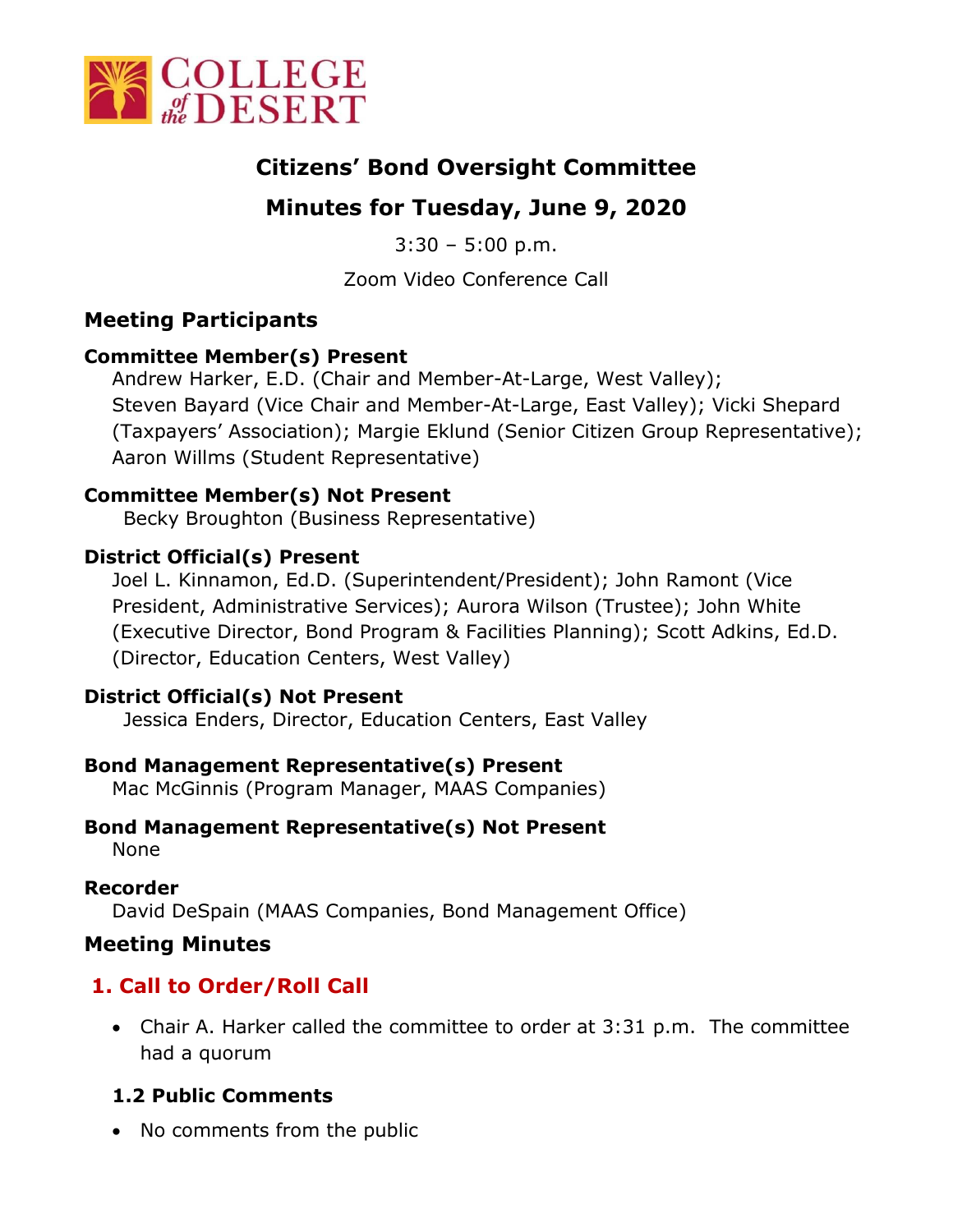## **2. Action Items**

### **2.1 Approval of Agenda**

• A motion was made by S. Bayard to approve the June 9, 2020 Meeting Agenda. M. Eklund seconded. No opposed. Motion was passed.

## **2.1 Conclusion**

• June 9, 2020 Meeting Agenda was approved as presented.

| 2.1 Follow-up Items | 2.1 Task of | 2.1 Due by  |
|---------------------|-------------|-------------|
| None                | <b>None</b> | <b>None</b> |

### **2.2 Approval of March 10, 2020 Minutes**

• A motion was made by S. Bayard to approve the March 10, 2020 Meeting Minutes. M. Eklund seconded. All in favor. No opposed. Motion was passed.

### **2.2 Conclusion**

• March 10, 2020 Meeting Minutes were approved as presented.

| 2.2 Follow-up Items | 2.2 Task of | 2.2 Due by  |
|---------------------|-------------|-------------|
| <b>None</b>         | <b>None</b> | <b>None</b> |

#### **2.3 Reappointment/Appointment Process**

- A motion was made by S. Bayard to bring forward the reappointment/appointment process as a slate. M. Eklund seconded.
- J. Ramont explained that both Chair A. Harker and M. Eklund's two-year terms on the committee expire in September 2020. Additionally, the term of V. Shepard expires in September 2020 and she has indicated that she does not wish to continue as a member of the committee. V. Shepard confirmed this is true.
- The College Support Organization Representative is still vacant, and the Student Representative will also be vacant in the Fall of 2020.
- J. Ramont asked both Chair A. Harker and M. Eklund if they are willing to continue for another term on the committee. Both affirmed this as true.
- Both S. Bayard and M. Eklund asked how many terms were left that they could serve on the committee. Also, S. Bayard asked how many terms can be served on the committee. D. DeSpain confirmed that members can serve three consecutive two-year terms. D. DeSpain also confirmed that S. Bayard's appointment ends in September 2021 and that he is currently in his third term. D. DeSpain also confirmed that M. Eklund is in the second year of her two-year term and can serve one more term of two years.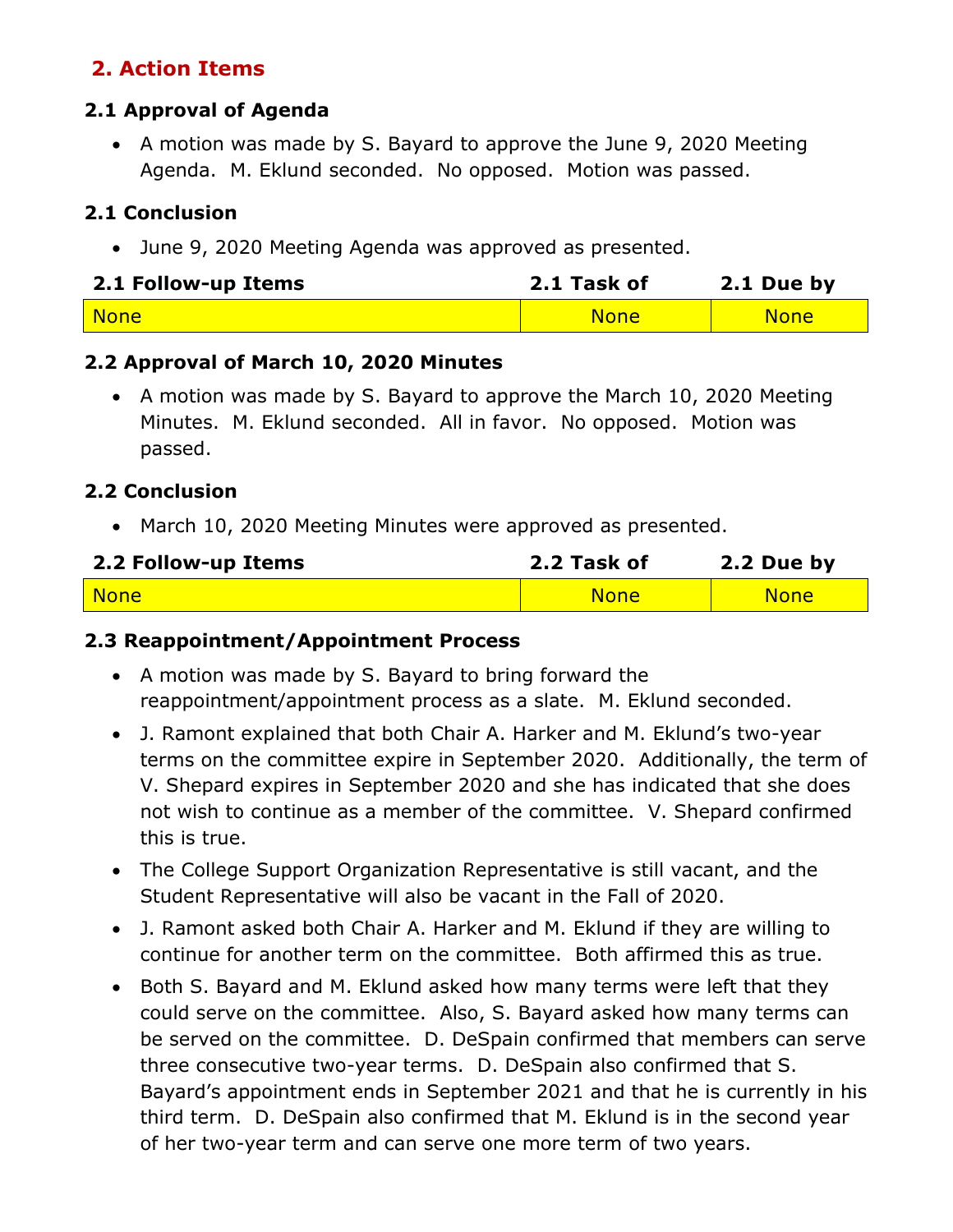• A motion was made by S. Bayard to approve the reappointment of Chair A. Harker and M. Eklund. Chair A. Harker seconded. All in favor. No opposed. Motion was passed.

## **2.3 Conclusion**

• Chair A. Harker and M. Eklund were unanimously approved for reappointment on the committee for a two-year term.

| 2.3 Follow-up Items | 2.3 Task of | 2.3 Due by  |
|---------------------|-------------|-------------|
| <mark>None</mark>   | <b>None</b> | <b>None</b> |

## **2.4 Future Meeting Dates**

• A motion was made by S. Bayard to approve the future meeting dates of March 9, 2021, June 8, 2021, September 14, 2021, and December 14, 2021. M. Eklund seconded. All in favor. No opposed. Motion was passed.

| 2.4 Follow-up Items | 2.4 Task of | 2.4 Due by  |
|---------------------|-------------|-------------|
| None                | <b>None</b> | <b>None</b> |

# **3. Information/Discussion Items**

## **3.1 Distribution List for 2018-2019 COC Annual Report**

• At the request of Chair A. Harker, the distribution list for the 2018-2019 COC Annual Report was provided to committee members. Chair A. Harker was appreciative of the distribution of the list.

### **3.1 Conclusion**

• Committee Members were provided the distribution list for the 2018-2019 COC Annual Report

| 3.1 Follow-up Items  | 3.1 Task of | 3.1 Due by  |
|----------------------|-------------|-------------|
| <mark>l Nonel</mark> | <b>None</b> | <b>None</b> |

## **3.2 Projected Increase in Debt Service with Issuance of Additional Measure CC Bond Funds**

- J. Ramont explained that when the Bond Measures were passed there was a basic covenant to not exceed certain amounts for taxes for the community. These amounts were set at \$20 for Measure B and \$25 for Measure CC, with a combined amount not to exceed \$45 between the two measures.
- The issuances do affect the tax rate, but no more than was originally agreed upon when the measures were passed. Money is issued as the College needs it at a rate that allows the rate to remain flat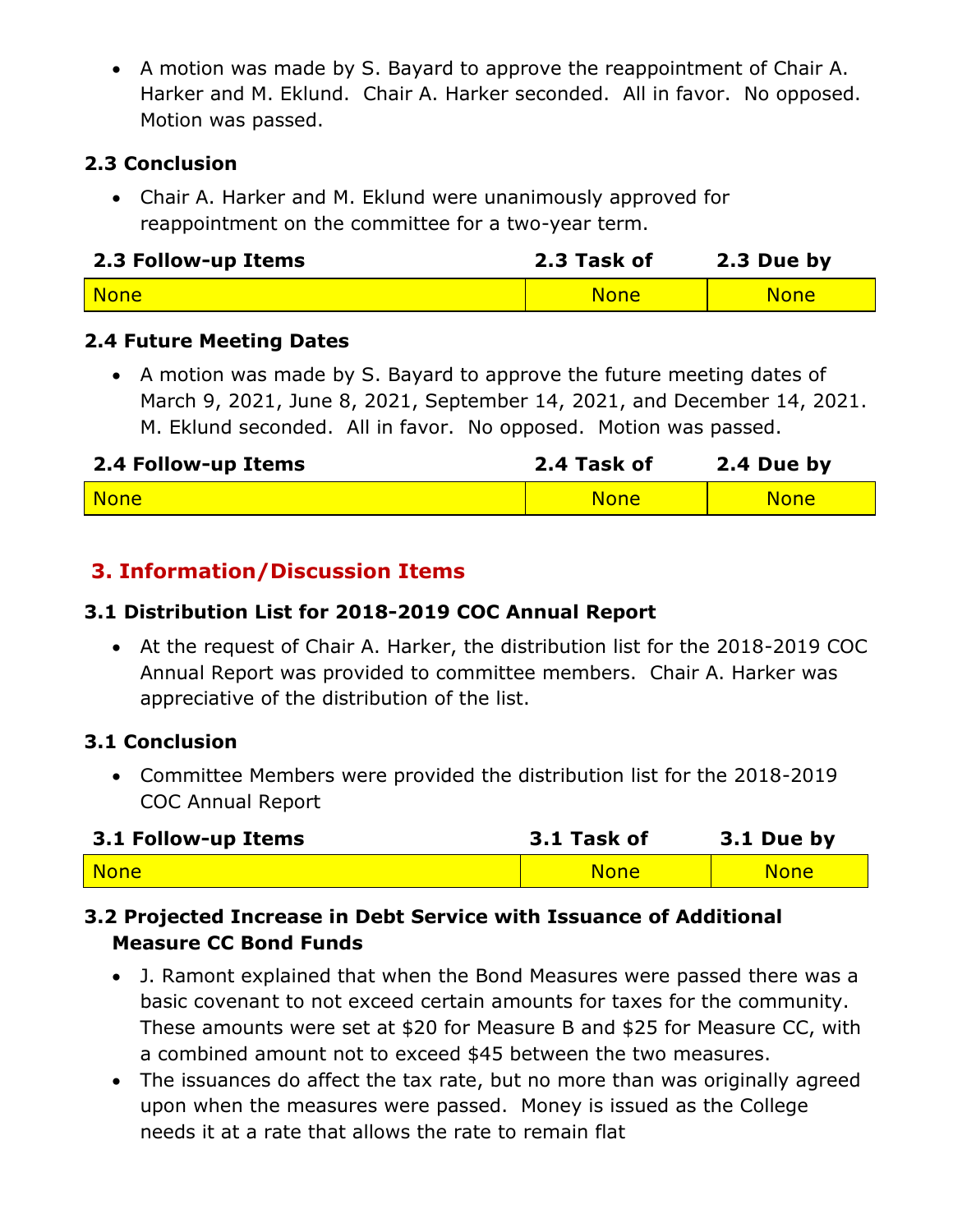• There are times that the College needs more cash than what they would be able to issue for without exceeding the \$45 rate. If this is the case, the college then will seek bridge financing or a Bond Anticipation Note.

## **3.2 Conclusion**

• Committee Members were briefed on the projected increase in debt service with issuance of additional measure CC bond funds

| 3.2 Follow-up Items | 3.2 Task of | 3.2 Due by  |
|---------------------|-------------|-------------|
| - None              | <b>None</b> | <b>None</b> |

## **3.3 Bond Projects Update & Bond Project Financial Report**

- M. McGinnis, by PowerPoint, reviewed the District's projects and Bond financial updates located in the Measure B and Measure CC Bond Citizens' Oversight Committee Report dated June 9, 2020.
- M. McGinnis indicated that the Indio Expansion Project is in coming to the end of the Construction Document Phase. Currently, there are some COVID-19 concerns being addressed. These concerns may be included in the documents before moving forward to the Division of State Architect (DSA) review. A lengthy delay is not anticipated.
- M. McGinnis stated that the Indio Child Development Center (CDC) is in the Design Development Phase. Interior finishes and materials are being reviewed at this stage. COVID-19 strategies are also being reviewed for this project.
- M. McGinnis reviewed the Roadrunner Motors Project in Cathedral City. Currently, the project is coming to the end of the Programming Phase. COVID-19 strategies are also being reviewed at this time.
- M. McGinnis reviewed the Old Warehouse Renovation Project. The space will assist Friends of the Library, Information Technology, and provide lockable confidential storage space. Maintenance and Operations will have an area where their golf carts can be parked indoors. The project is nearing completion.
- M. McGinnis next provided an update on the Central Campus Quad Renovation Project. The project is coming to a conclusion with a new quad and fountain that is programmable and includes various colored lights that are controlled electronically.
- M. McGinnis reviewed the Central Campus Redevelopment Project. The Hilb Building is complete and is now being utilized by the students. There are a few Division of State Architect (DSA) required changes that are being addressed now for the C Building.